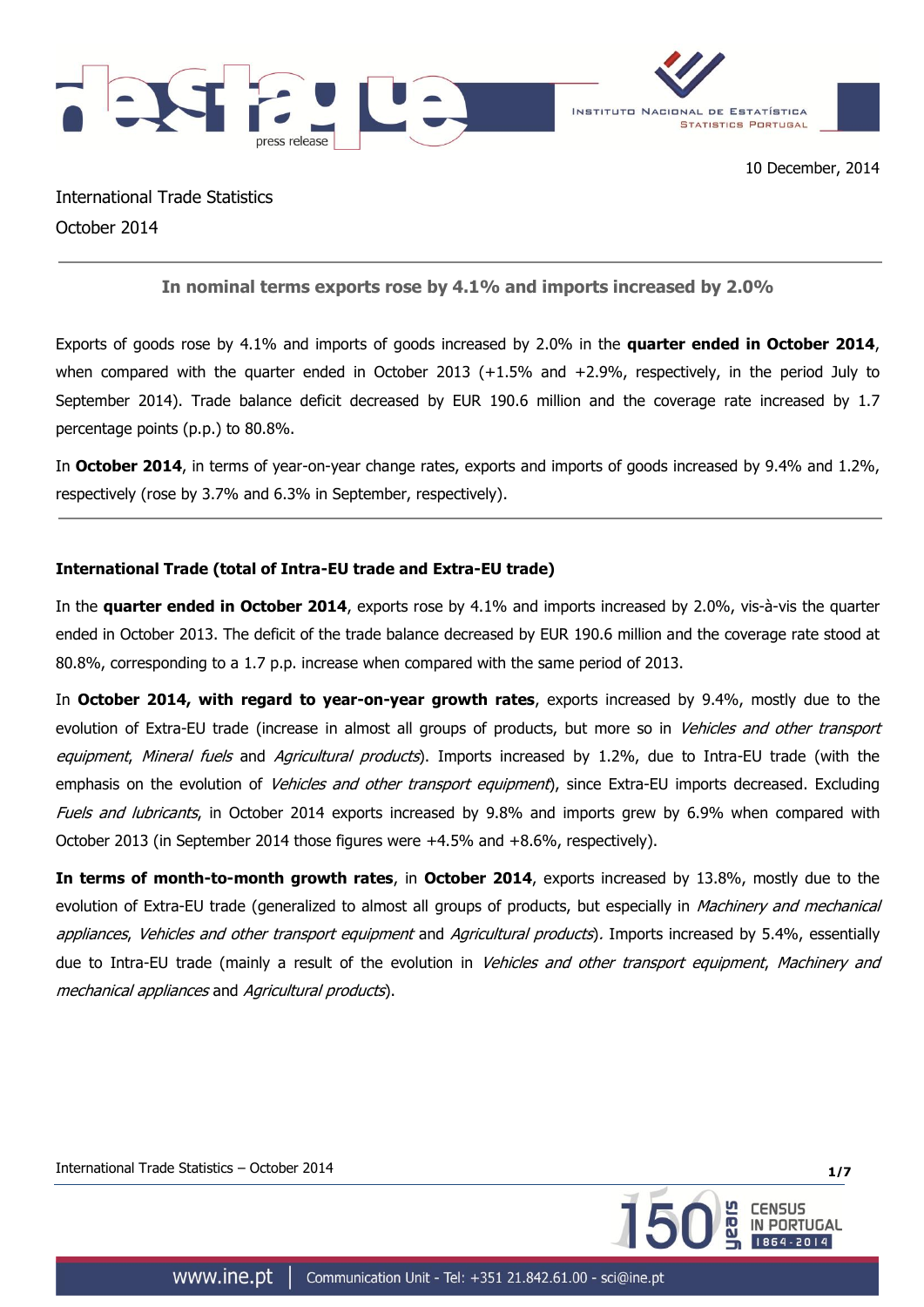

INSTITUTO NACIONAL DE ESTATÍSTICA **STATISTICS PORTUGAL** 

| PRELIMINARY GLUBAL DATA        |                  |                                   |         |  |  |  |
|--------------------------------|------------------|-----------------------------------|---------|--|--|--|
| <b>GLOBAL DATA</b>             | <b>€ Million</b> | <b>GROWTH</b><br><b>RATE</b>      |         |  |  |  |
|                                |                  | AUG 13 to OCT 13 AUG 14 to OCT 14 | O/2     |  |  |  |
| <b>INTERNATIONAL</b>           |                  |                                   |         |  |  |  |
| Exports (FOB)                  | 11 486.4         | 11 962.6                          | 4.1     |  |  |  |
| Imports (CIF)                  | 14 512.3         | 14 797.8                          | 2.0     |  |  |  |
| <b>Trade Balance</b>           | $-3025.8$        | $-2835.2$                         |         |  |  |  |
| Coverage rate (%)              | 79.1             | 80.8                              |         |  |  |  |
| <b>INTRA-EU</b>                |                  |                                   |         |  |  |  |
| Exports (FOB)                  | 7953.2           | 8 207.3                           | 3.2     |  |  |  |
| Imports (CIF)                  | 10 223.4         | 11 021.5                          | 7.8     |  |  |  |
| <b>Trade Balance</b>           | $-2270.3$        | $-2814.3$                         |         |  |  |  |
| Coverage rate (%)              | 77.8             | 74.5                              |         |  |  |  |
| <b>EURO ZONE</b>               |                  |                                   |         |  |  |  |
| Exports (FOB)                  | 6 6 1 6.1        | 6 822.4                           | 3.1     |  |  |  |
| Imports (CIF)                  | 9 2 8 4.2        | 9 9 3 9 . 9                       | 7.1     |  |  |  |
| <b>Trade Balance</b>           | $-2668.1$        | $-3$ 117.5                        |         |  |  |  |
| Coverage rate (%)              | 71.3             | 68.6                              |         |  |  |  |
| <b>EXTRA-EU</b>                |                  |                                   |         |  |  |  |
| Exports (FOB)                  | 3 533.3          | 3 7 5 5 . 3                       | 6.3     |  |  |  |
| Imports (CIF)                  | 4 2 8 8.8        | 3 7 7 6.2                         | $-12.0$ |  |  |  |
| <b>Trade Balance</b>           | $-755.6$         | $-20.9$                           |         |  |  |  |
| Coverage rate (%)              | 82.4             | 99.4                              |         |  |  |  |
| EXCLUDING FUELS AND LUBRICANTS |                  |                                   |         |  |  |  |
| Exports (FOB)                  | 2 9 6 3 .5       | 3 176.1                           | 7.2     |  |  |  |
| Imports (CIF)                  | 1 795.6          | 1875.0                            | 4.4     |  |  |  |
| <b>Trade Balance</b>           | 1 1 6 7 . 9      | 1 301.1                           |         |  |  |  |
| Coverage rate (%)              | 165.0            | 169.4                             |         |  |  |  |

PRELIMINARY GLOBAL DATA

### **Intra-EU trade**

In the **quarter ended in October 2014**, Intra-EU exports increased by 3.2% and Intra-UE imports grew by 7.8%, **vis-à-vis the quarter ended in October 2013**, with a corresponding 74.5% coverage rate and a deficit of EUR 2 814.3 million.

In **October 2014**, Intra-EU exports increased by 5.5% **vis-à-vis October 2013**, mainly reflecting the evolution of Other products (mostly Iron Parts of seats and Cigarettes, containing tobacco), Agricultural products (especially Molluscs whether in shell or not, Citrus fruit, fresh or dried and Fresh fruit) and Plastic and rubber products (mainly Amino-resins, in primary forms). Intra-EU imports grew by 6.9%, with the emphasis on the growth in Vehicles and other transport equipment (namely Passenger motor cars, Parts and accessories for motor vehicles and Motor vehicles for the transport of goods).

Intra-EU exports grew by 7.9% in **October 2014**, **when compared to the previous month**, as a result of the generalized increase in almost all groups of products, but mostly in Clothing (mostly T-shirts, singlets and other vests, knitted or crocheted), Machinery and mechanical appliances (especially Injection or compression-type moulds for rubber or plastics and Steam or other vapour generating boilers) and Vehicles and other transport equipment (namely Parts and accessories for motor vehicles and Passenger motor cars). Intra-EU imports increased by 6.1%, especially due to

International Trade Statistics – October 2014 **2/7**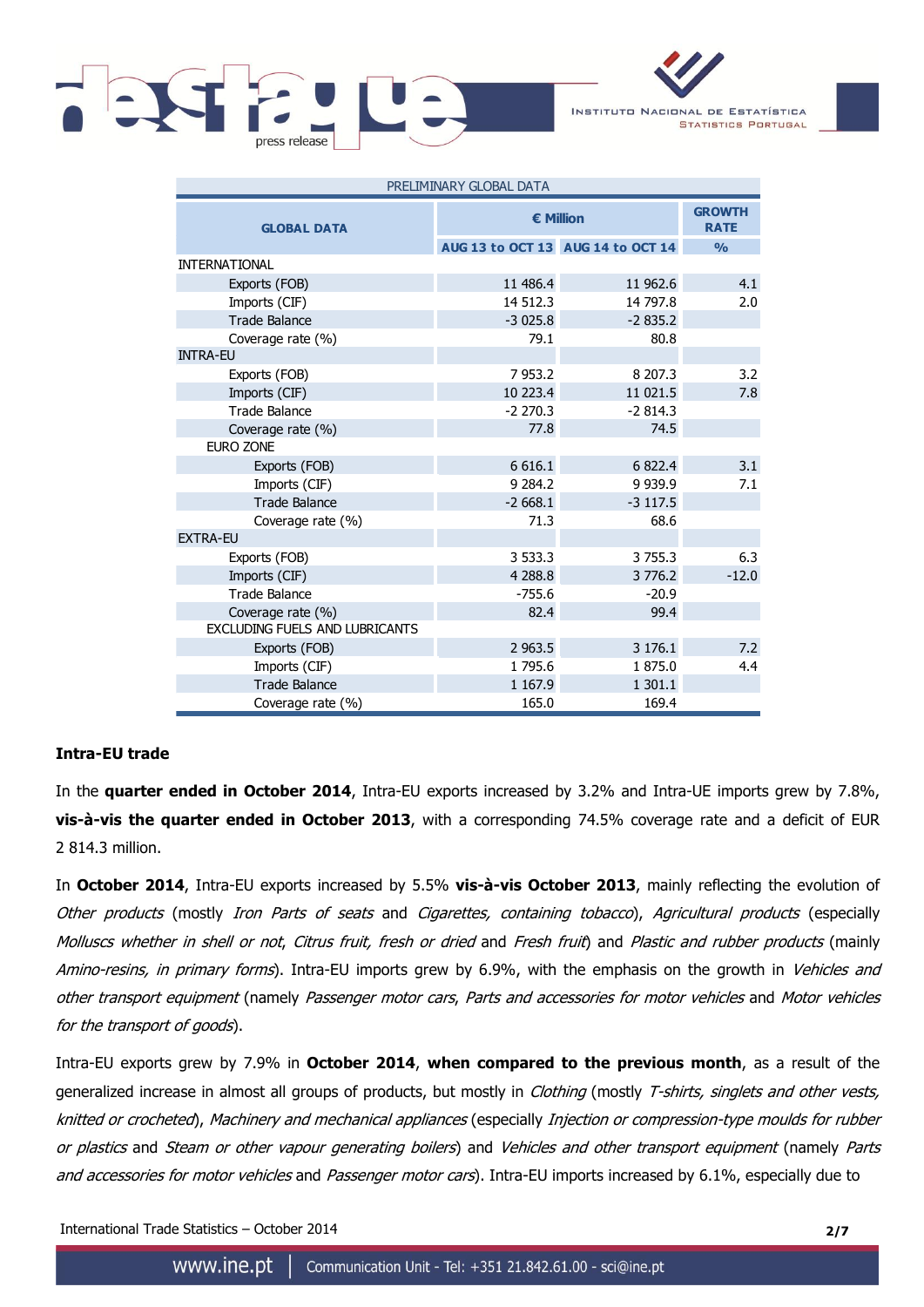



the increases in Vehicles and other transport equipment (mostly Passenger motor cars and Parts and accessories for motor vehicles), Machinery and mechanical appliances and Agricultural products (especially Meat of swine, fresh, chilled or frozen).

## **Extra-EU trade**

In the **quarter ended in October 2014**, **vis-à-vis the quarter ended in October 2013**, Extra-EU exports increased by 6.3% and Extra-EU imports declined by 12.0%, which corresponded to a deficit of EUR 20.9 million and a coverage rate of 99.4%. Excluding *Fuels and lubricants*, Extra-EU exports grew by 7.2% and Extra-EU imports increased by 4.4%. Trade balance, excluding these types of products, accounted for a EUR 1 301.1 million surplus, corresponding to a coverage rate of 169.4%.

In **October 2014**, exports to Third Countries increased by 18.3% **in comparison with October 2013**, reflecting the evolution of most groups of products, highlighting Vehicles and other transport equipment (essentially Passenger motor cars), Mineral fuels (mainly Fuel oils and Motor spirit) and Agricultural products (namely Frozen boneless meat of domestic swine). Extra-EU imports decreased by 13.4%, essentially due to the evolution of Mineral fuels (mostly Petroleum oils and oils obtained from bituminous minerals, crude).

In **October 2014**, Extra-EU exports increased by 28.2% **vis-à-vis September 2014** reflecting the increase recorded in most groups of products, with a special emphasis on the Machinery and mechanical appliances (especially Machinery and apparatus for filtering or purifying water), Vehicles and other transport equipment (especially Passenger motor cars) and Agricultural products (mainly Meat of swine, fresh, chilled or frozen). In October 2014, Extra-EU exports recorded the highest monthly value since the beginning of the Extra-EU trade statistical series in 1993. Extra-EU imports increased by 3.1%, mainly due to Mineral fuels (mostly Petroleum oils and oils obtained from bituminous minerals, crude) and Vehicles and other transport equipment (namely Powered aircraft).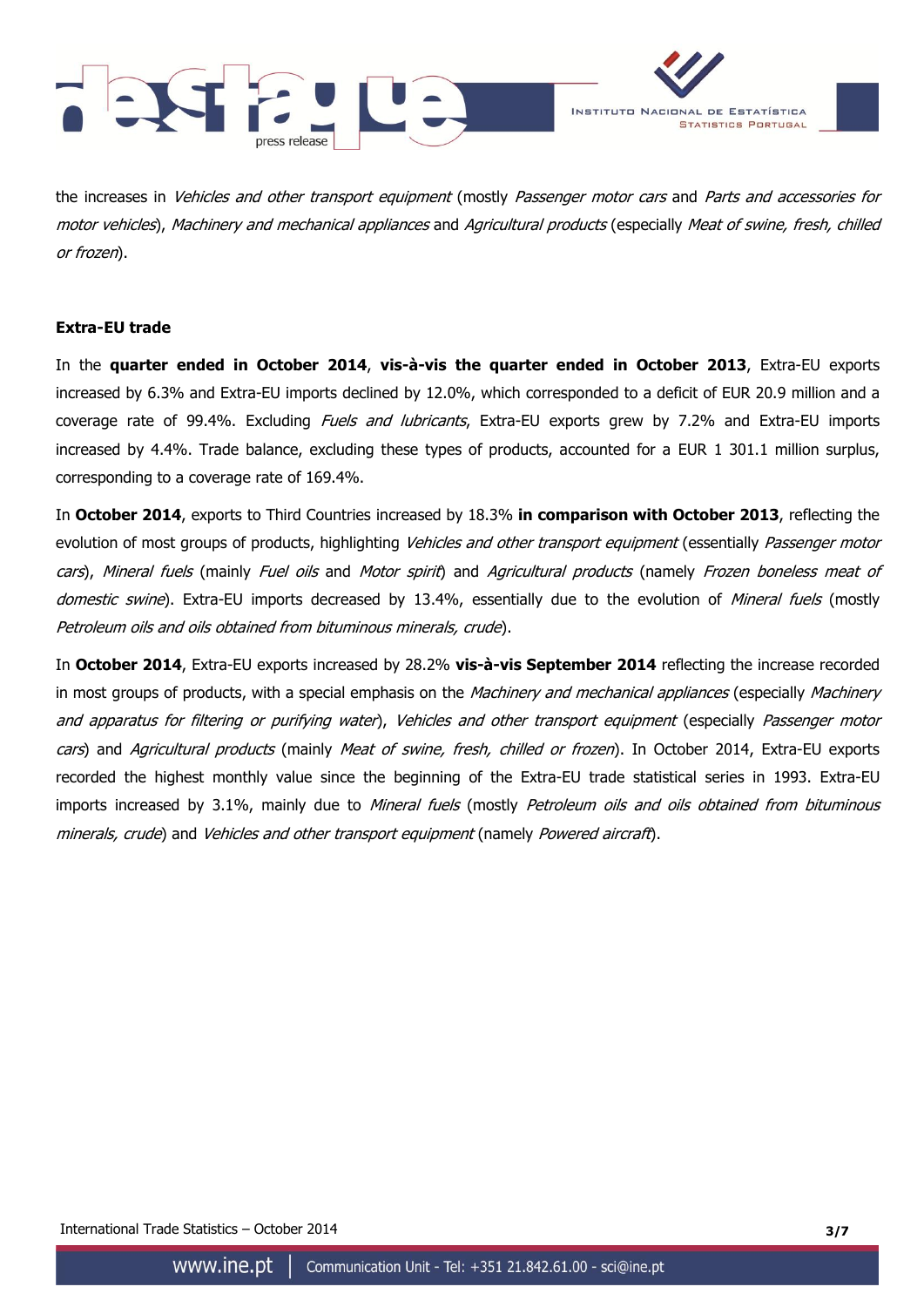

| PRELIMINARY MONTHLY DATA - EXPORTS |         |                      |                    |                    |                    |                 |                    |                    |                    |         |                    |                           |
|------------------------------------|---------|----------------------|--------------------|--------------------|--------------------|-----------------|--------------------|--------------------|--------------------|---------|--------------------|---------------------------|
|                                    |         | <b>INTERNATIONAL</b> |                    |                    |                    | <b>INTRA-EU</b> |                    |                    | <b>EXTRA-EU</b>    |         |                    |                           |
| € Million                          |         |                      | <b>GROWTH RATE</b> |                    | $\epsilon$ Million |                 | <b>GROWTH RATE</b> |                    | $\epsilon$ Million |         | <b>GROWTH RATE</b> |                           |
| <b>MONTH</b>                       |         |                      |                    | $\frac{0}{0}$      |                    |                 | $\frac{9}{0}$      |                    |                    |         | $\frac{0}{0}$      |                           |
|                                    | 2013    | 2014                 | Year-on-<br>year   | Month-to-<br>month | 2013               | 2014            | Year-on-<br>year   | Month-to-<br>month | 2013               | 2014    | Year-on-<br>year   | <b>Month-to-</b><br>month |
| <b>TOTAL</b>                       | 47 266  | 40 320               |                    |                    | 33 235             | 28 621          |                    |                    | 14 032             | 11 698  |                    |                           |
| <b>JANUARY</b>                     | 3808    | 3 9 2 9              | 3.2                | 10.8               | 2 741              | 2876            | 4.9                | 18.3               | 1 0 6 7            | 1 0 5 3 | $-1.3$             | $-5.7$                    |
| <b>FEBRUARY</b>                    | 3 6 6 0 | 3827                 | 4.5                | $-2.6$             | 2 6 5 4            | 2 7 7 0         | 4.4                | $-3.7$             | 1 0 0 7            | 1 0 5 7 | 5.0                | 0.3                       |
| <b>MARCH</b>                       | 3 9 8 2 | 3 9 5 2              | $-0.8$             | 3.3                | 2 7 9 1            | 2846            | 2.0                | 2.7                | 1 1 9 1            | 1 1 0 5 | $-7.2$             | 4.6                       |
| <b>APRIL</b>                       | 4 0 7 8 | 3887                 | $-4.7$             | $-1.6$             | 2 8 3 4            | 2 8 0 3         | $-1.1$             | $-1.5$             | 1 2 4 4            | 1 0 8 4 | $-12.9$            | $-1.9$                    |
| MAY                                | 4 2 4 0 | 4 0 9 0              | $-3.6$             | 5.2                | 2 9 6 5            | 2 9 2 0         | $-1.5$             | 4.2                | 1 2 7 5            | 1 1 7 0 | $-8.2$             | 7.9                       |
| <b>JUNE</b>                        | 3 9 2 9 | 4 1 9 6              | 6.8                | 2.6                | 2 8 0 1            | 3 0 0 4         | 7.2                | 2.9                | 1 1 2 8            | 1 1 9 3 | 5.7                | 1.9                       |
| <b>JULY</b>                        | 4 3 7 7 | 4 4 7 6              | 2.3                | 6.7                | 3 100              | 3 1 9 5         | 3.1                | 6.4                | 1 2 7 7            | 1 2 8 1 | 0.3                | 7.4                       |
| <b>AUGUST</b>                      | 3 3 1 7 | 3 2 4 9              | $-2.0$             | $-27.4$            | 2 2 1 4            | 2 1 9 0         | $-1.1$             | $-31.4$            | 1 1 0 2            | 1 0 5 8 | -4.0               | $-17.4$                   |
| <b>SEPTEMBER</b>                   | 3 9 3 0 | 4076                 | 3.7                | 25.4               | 2 7 8 0            | 2 8 9 4         | 4.1                | 32.1               | 1 1 5 0            | 1 1 8 2 | 2.8                | 11.7                      |
| <b>OCTOBER</b>                     | 4 2 4 0 | 4 6 3 8              | 9.4                | 13.8               | 2 9 5 9            | 3 1 2 3         | 5.5                | 7.9                | 1 2 8 1            | 1 5 1 5 | 18.3               | 28.2                      |
| <b>NOVEMBER</b>                    | 4 1 5 7 |                      |                    |                    | 2 9 6 5            |                 |                    |                    | 1 1 9 2            |         |                    |                           |
| <b>DECEMBER</b>                    | 3 5 4 7 |                      |                    |                    | 2 4 3 0            |                 |                    |                    | 1 1 1 6            |         |                    |                           |



International Trade Statistics – October 2014 **4/7**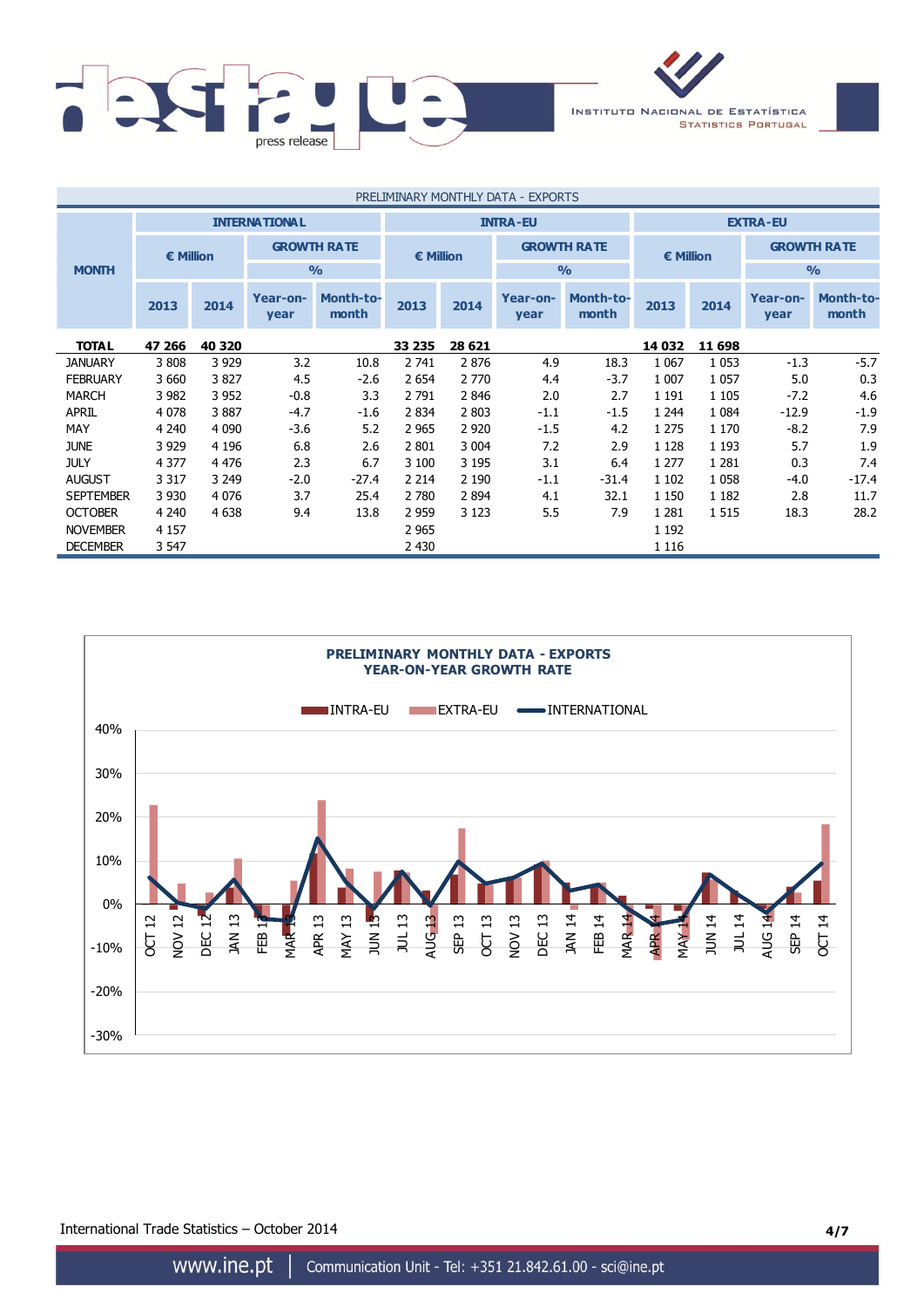

| PRELIMINARY MONTHLY DATA - IMPORTS |                                         |         |                    |                           |                  |                 |                    |                           |           |         |                    |                           |
|------------------------------------|-----------------------------------------|---------|--------------------|---------------------------|------------------|-----------------|--------------------|---------------------------|-----------|---------|--------------------|---------------------------|
|                                    | <b>INTERNATIONAL</b><br><b>INTRA-EU</b> |         |                    |                           |                  | <b>EXTRA-EU</b> |                    |                           |           |         |                    |                           |
|                                    | € Million                               |         | <b>GROWTH RATE</b> |                           | <b>€ Million</b> |                 | <b>GROWTH RATE</b> |                           | € Million |         | <b>GROWTH RATE</b> |                           |
| <b>MONTH</b>                       |                                         |         |                    | $\frac{0}{0}$             |                  |                 |                    | $\frac{0}{0}$             |           |         | $\frac{0}{0}$      |                           |
|                                    | 2013                                    | 2014    | Year-on-<br>year   | <b>Month-to-</b><br>month | 2013             | 2014            | Year-on-<br>year   | <b>Month-to-</b><br>month | 2013      | 2014    | Year-on-<br>year   | <b>Month-to-</b><br>month |
| <b>TOTAL</b>                       | 56 906                                  | 49 114  |                    |                           | 40 959           | 36 540          |                    |                           | 15 947    | 12575   |                    |                           |
| <b>JANUARY</b>                     | 4 4 6 4                                 | 4 9 20  | 10.2               | 7.5                       | 3 1 4 0          | 3 4 8 2         | 10.9               | $-4.3$                    | 1 3 2 4   | 1 4 3 7 | 8.6                | 53.0                      |
| <b>FEBRUARY</b>                    | 4 4 0 5                                 | 4 6 63  | 5.9                | $-5.2$                    | 3 0 8 5          | 3 5 4 1         | 14.8               | 1.7                       | 1 3 2 0   | 1 1 2 1 | $-15.1$            | $-22.0$                   |
| <b>MARCH</b>                       | 4 607                                   | 4755    | 3.2                | 2.0                       | 3 2 4 0          | 3 7 7 4         | 16.5               | 6.6                       | 1 3 6 7   | 981     | $-28.3$            | $-12.5$                   |
| <b>APRIL</b>                       | 4 8 3 7                                 | 4 5 2 4 | $-6.5$             | -4.8                      | 3 3 7 2          | 3 5 5 7         | 5.5                | $-5.8$                    | 1 4 6 4   | 968     | $-33.9$            | $-1.3$                    |
| MAY                                | 4 8 8 5                                 | 5 0 0 4 | 2.4                | 10.6                      | 3 4 8 0          | 3 6 7 3         | 5.6                | 3.3                       | 1 4 0 5   | 1 3 3 1 | $-5.3$             | 37.5                      |
| <b>JUNE</b>                        | 4 600                                   | 5 0 3 9 | 9.5                | 0.7                       | 3 3 6 5          | 3 5 8 0         | 6.4                | $-2.5$                    | 1 2 3 5   | 1 4 5 9 | 18.2               | 9.6                       |
| <b>JULY</b>                        | 5 2 1 8                                 | 5412    | 3.7                | 7.4                       | 3 7 5 0          | 3 9 1 1         | 4.3                | 9.3                       | 1 4 6 8   | 1 501   | 2.2                | 2.9                       |
| <b>AUGUST</b>                      | 4 2 3 7                                 | 4 1 5 1 | $-2.0$             | $-23.3$                   | 2866             | 2 9 7 6         | 3.8                | $-23.9$                   | 1 3 7 1   | 1 1 7 4 | $-14.3$            | $-21.8$                   |
| <b>SEPTEMBER</b>                   | 4876                                    | 5 1 8 4 | 6.3                | 24.9                      | 3 4 8 3          | 3 9 0 3         | 12.1               | 31.1                      | 1 3 9 4   | 1 2 8 1 | $-8.1$             | 9.1                       |
| <b>OCTOBER</b>                     | 5 3 9 9                                 | 5 4 6 3 | 1.2                | 5.4                       | 3 8 7 4          | 4 1 4 2         | 6.9                | 6.1                       | 1 5 2 5   | 1 3 2 1 | $-13.4$            | 3.1                       |
| <b>NOVEMBER</b>                    | 4 8 0 1                                 |         |                    |                           | 3 6 6 6          |                 |                    |                           | 1 1 3 5   |         |                    |                           |
| <b>DECEMBER</b>                    | 4 5 7 8                                 |         |                    |                           | 3 639            |                 |                    |                           | 940       |         |                    |                           |



International Trade Statistics – October 2014 **5/7**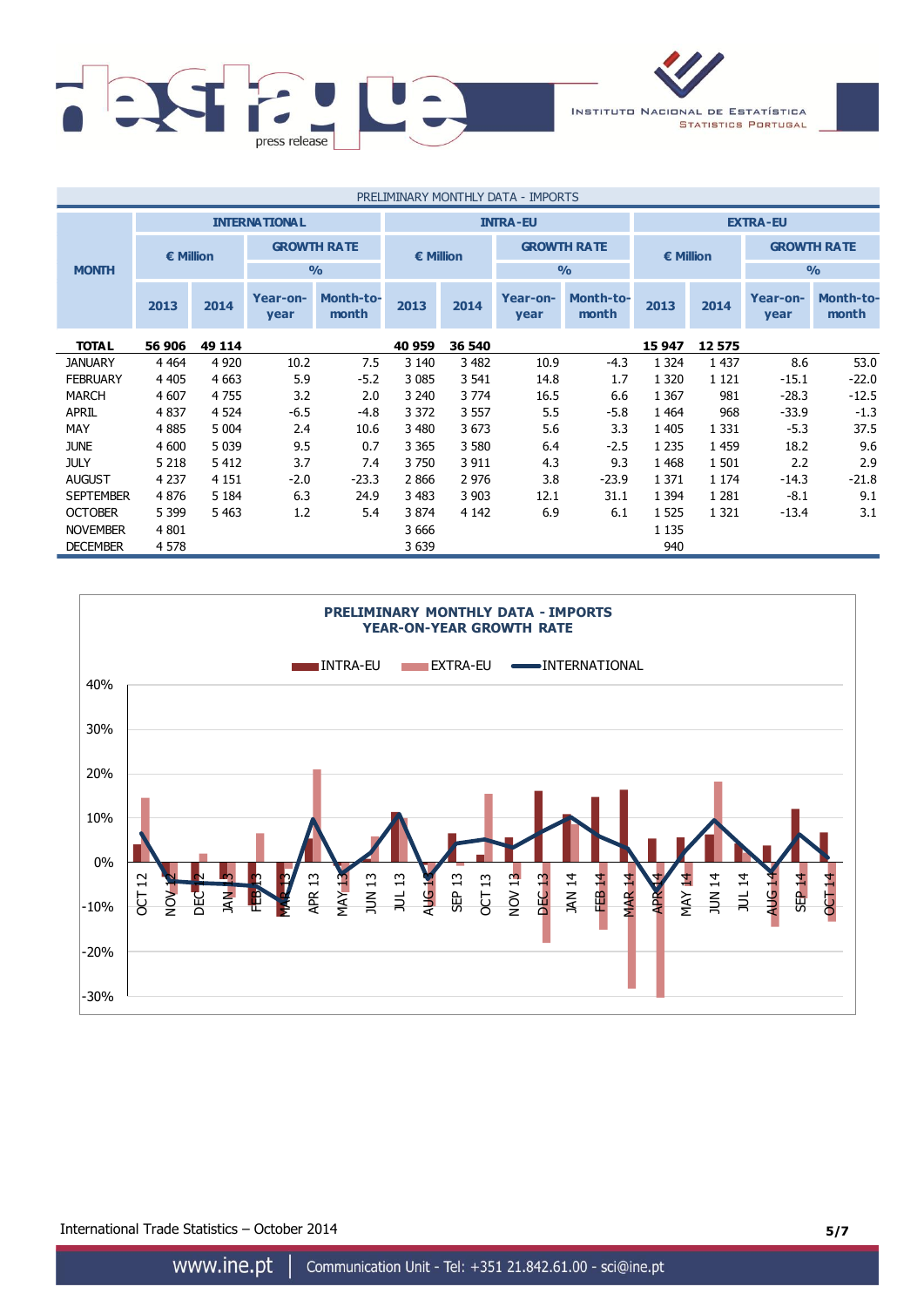



## **Broad Economic Categories**

In the **quarter ended in October 2014, in comparison with the quarter ended in October 2013**, as far as **exports** are concerned, the emphasis went to the increases in *Food products and beverages* (+9.9%) and *Consumer* goods (+8.0%), while Fuels and lubricants recorded the highest reduction (-5.4%).

In the same period, with regard to **imports**, the emphasis went to the increases in Transport equipment, parts and accessories (+27.4%) mostly due to the evolution of Passenger motor cars and Other transport equipment. Imports of Fuels and lubricants presented the highest decline (-16.3%).

| PRELIMINARY GLOBAL DATA                               |               |                                      |                              |                |                                      |                              |  |  |
|-------------------------------------------------------|---------------|--------------------------------------|------------------------------|----------------|--------------------------------------|------------------------------|--|--|
|                                                       |               | <b>INTERNATIONAL</b>                 |                              |                |                                      |                              |  |  |
|                                                       |               | <b>EXPORTS</b>                       |                              | <b>IMPORTS</b> |                                      |                              |  |  |
| <b>BROAD ECONOMIC CATEGORIES</b>                      |               | € Million                            | <b>GROWTH</b><br><b>RATE</b> | € Million      |                                      | <b>GROWTH</b><br><b>RATE</b> |  |  |
|                                                       | <b>AUG 13</b> | <b>AUG 14</b><br>to OCT 13 to OCT 14 | $\frac{9}{6}$                | <b>AUG 13</b>  | <b>AUG 14</b><br>to OCT 13 to OCT 14 | $\frac{0}{0}$                |  |  |
|                                                       |               |                                      |                              |                |                                      |                              |  |  |
| <b>FOOD AND BEVERAGES</b>                             | 1 2 8 3       | 1 4 1 0                              | 9.9                          | 2 0 7 8        | 2 0 18                               | $-2.9$                       |  |  |
| PRIMARY                                               | 321           | 400                                  | 24.8                         | 802            | 828                                  | 3.2                          |  |  |
| <b>PROCESSED</b>                                      | 962           | 1 0 1 0                              | 5.0                          | 1 2 7 6        | 1 1 9 0                              | $-6.7$                       |  |  |
| INDUSTRIAL SUPPLIES NOT ELSEWHERE SPECIFIED           | 3825          | 3 9 2 5                              | 2.6                          | 3 8 8 4        | 4 0 5 7                              | 4.5                          |  |  |
| PRIMARY                                               | 336           | 339                                  | 1.0                          | 400            | 411                                  | 2.9                          |  |  |
| <b>PROCESSED</b>                                      | 3 4 8 9       | 3 5 8 5                              | 2.7                          | 3 4 8 4        | 3 6 4 5                              | 4.6                          |  |  |
| <b>FUELS AND LUBRICANTS</b>                           | 1 1 6 3       | 1 1 0 1                              | $-5.4$                       | 3 1 0 2        | 2 5 9 7                              | $-16.3$                      |  |  |
| PRIMARY                                               | 0             | $\mathbf{1}$                         | 31.4                         | 2 3 2 6        | 1842                                 | $-20.8$                      |  |  |
| <b>PROCESSED</b>                                      | 1 1 6 3       | 1 100                                | $-5.4$                       | 776            | 755                                  | $-2.7$                       |  |  |
| CAPITAL GOODS, AND PARTS AND ACCESSORIES THEREOF (1)  | 1 4 9 1       | 1 5 6 9                              | 5.2                          | 1 9 0 9        | 2 0 7 1                              | 8.5                          |  |  |
| CAPITAL GOODS (EXCEPT TRANSPORT EQUIPMENT)            | 910           | 967                                  | 6.3                          | 1 1 5 8        | 1 2 8 7                              | 11.2                         |  |  |
| PARTS AND ACCESSORIES                                 | 582           | 602                                  | 3.5                          | 752            | 784                                  | 4.3                          |  |  |
| TRANSPORT EOUIPMENT AND PARTS AND ACCESSORIES THEREOF | 1 5 3 2       | 1 5 9 3                              | 3.9                          | 1 3 9 7        | 1780                                 | 27.4                         |  |  |
| PASSENGER MOTOR CARS                                  | 343           | 406                                  | 18.3                         | 439            | 616                                  | 40.1                         |  |  |
| <b>OTHER</b>                                          | 216           | 211                                  | $-2.1$                       | 158            | 289                                  | 83.3                         |  |  |
| PARTS AND ACCESSORIES                                 | 974           | 975                                  | 0.2                          | 800            | 875                                  | 9.4                          |  |  |
| CONSUMER GOODS NOT ELSEWHERE SPECIFIED                | 2 1 8 2       | 2 3 5 8                              | 8.0                          | 2 1 4 1        | 2 2 7 3                              | 6.2                          |  |  |
| <b>DURABLE</b>                                        | 285           | 294                                  | 3.2                          | 317            | 341                                  | 7.6                          |  |  |
| <b>SEMI-DURABLE</b>                                   | 1 2 5 4       | 1 3 2 5                              | 5.7                          | 877            | 938                                  | 7.0                          |  |  |
| <b>NON-DURABLE</b>                                    | 644           | 739                                  | 14.7                         | 947            | 994                                  | 4.9                          |  |  |
| <b>GOODS NOT ELSEWHERE SPECIFIED</b>                  | 9             | $\overline{7}$                       | $-20.0$                      | $\overline{2}$ | $\overline{2}$                       | 20.3                         |  |  |
| (1) - EXCEPT TRANSPORT EQUIPMENT                      |               |                                      |                              |                |                                      |                              |  |  |